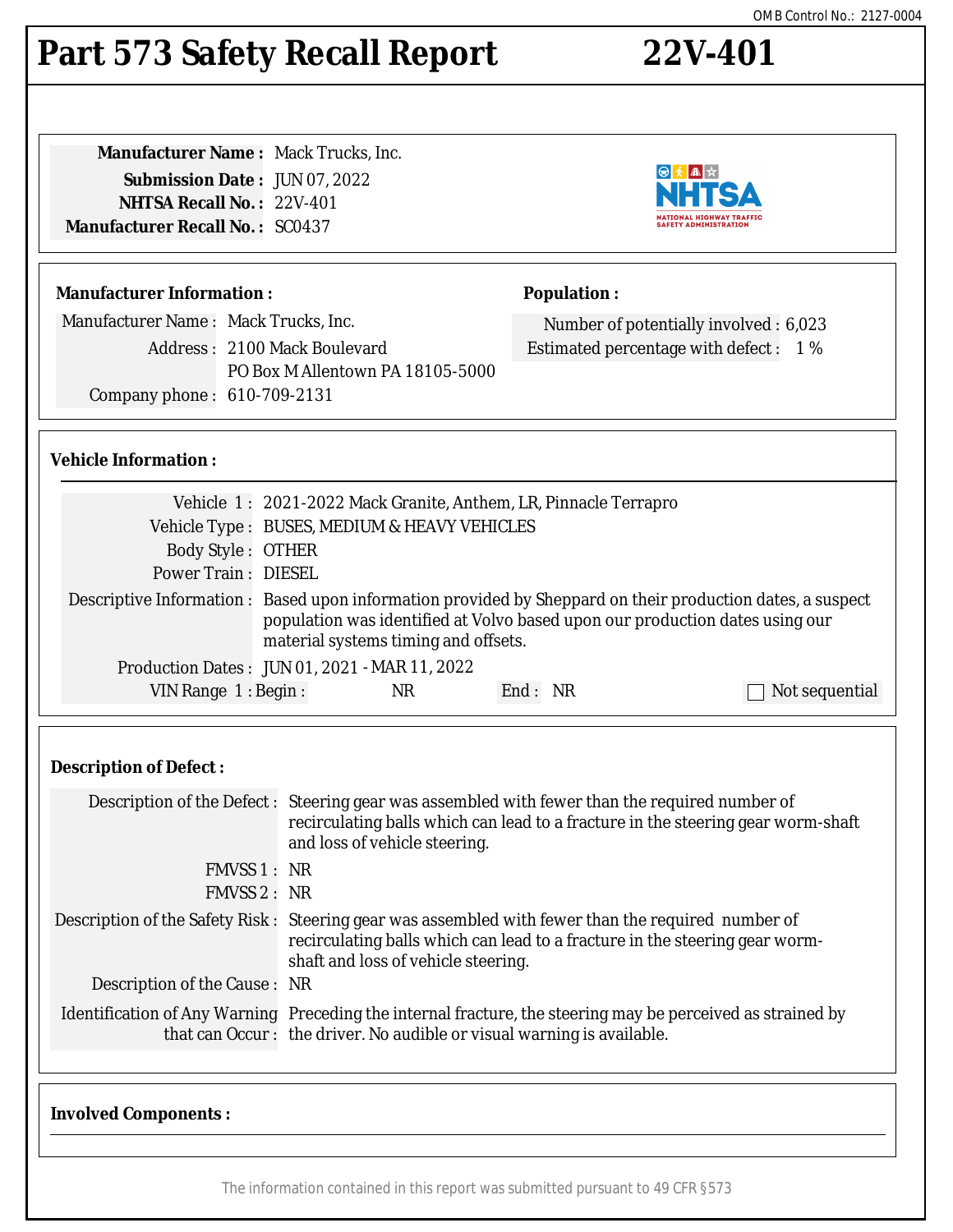# Part 573 Safety Recall Report 22V-401 Page 2

| Component Name 1: Steering Gear |                                                                                                                               |
|---------------------------------|-------------------------------------------------------------------------------------------------------------------------------|
|                                 | Component Description : HD Steering Gear for trucks                                                                           |
|                                 | Component Part Number: 23986581, 21129326, 23851030, 23851036, 23851046, 23851032, 23056973,<br>24008407, 23851052, 22396595, |

### **Supplier Identification :**

### **Component Manufacturer**

Name : R.H. SHEPPARD CO., INC. Address : 101 Philadelphia Street P.O. Box 877 Hanover Pennsylvania 17331-0877 Country : United States

#### **Chronology :**

Volvo on June 3, 2022 is informed by RH Sheppard (Bendix) that they have filed a 573 Safety Recall Report 22E-047. Volvo Product Safety Working Group met on Monday June 6, 2022 and determined that this should be elevated to the Volvo Product Safety Committee as a Safety Related Defect. June 7, 2022 Volvo Product Safety determined that this is a safety related defect. June 7, 2022 Volvo Files 573 Report. No warranty claims, field or service reports are associated with this filing.

### **Description of Remedy :**

|                                                                       | Description of Remedy Program : A remedy program is under development. The 573 will be amended once<br>an inspection and remedy plan has been developed. ANY PRE-<br>NOTIFICATION REMEDIES PERFORMED OUTSIDE DEALER NETWORK<br>ARE COVERED UNDER MACK'S PRE-NOTIFICATION REMEDY PROGRAM. |
|-----------------------------------------------------------------------|------------------------------------------------------------------------------------------------------------------------------------------------------------------------------------------------------------------------------------------------------------------------------------------|
| How Remedy Component Differs NR<br>from Recalled Component:           |                                                                                                                                                                                                                                                                                          |
| Identify How/When Recall Condition NR<br>was Corrected in Production: |                                                                                                                                                                                                                                                                                          |
|                                                                       |                                                                                                                                                                                                                                                                                          |

### **Recall Schedule :**

| Description of Recall Schedule: NR                            |  |
|---------------------------------------------------------------|--|
| Planned Dealer Notification Date: JUN 10, 2022 - JUN 10, 2022 |  |
| Planned Owner Notification Date: JUL 29, 2022 - JUL 29, 2022  |  |

The information contained in this report was submitted pursuant to 49 CFR §573